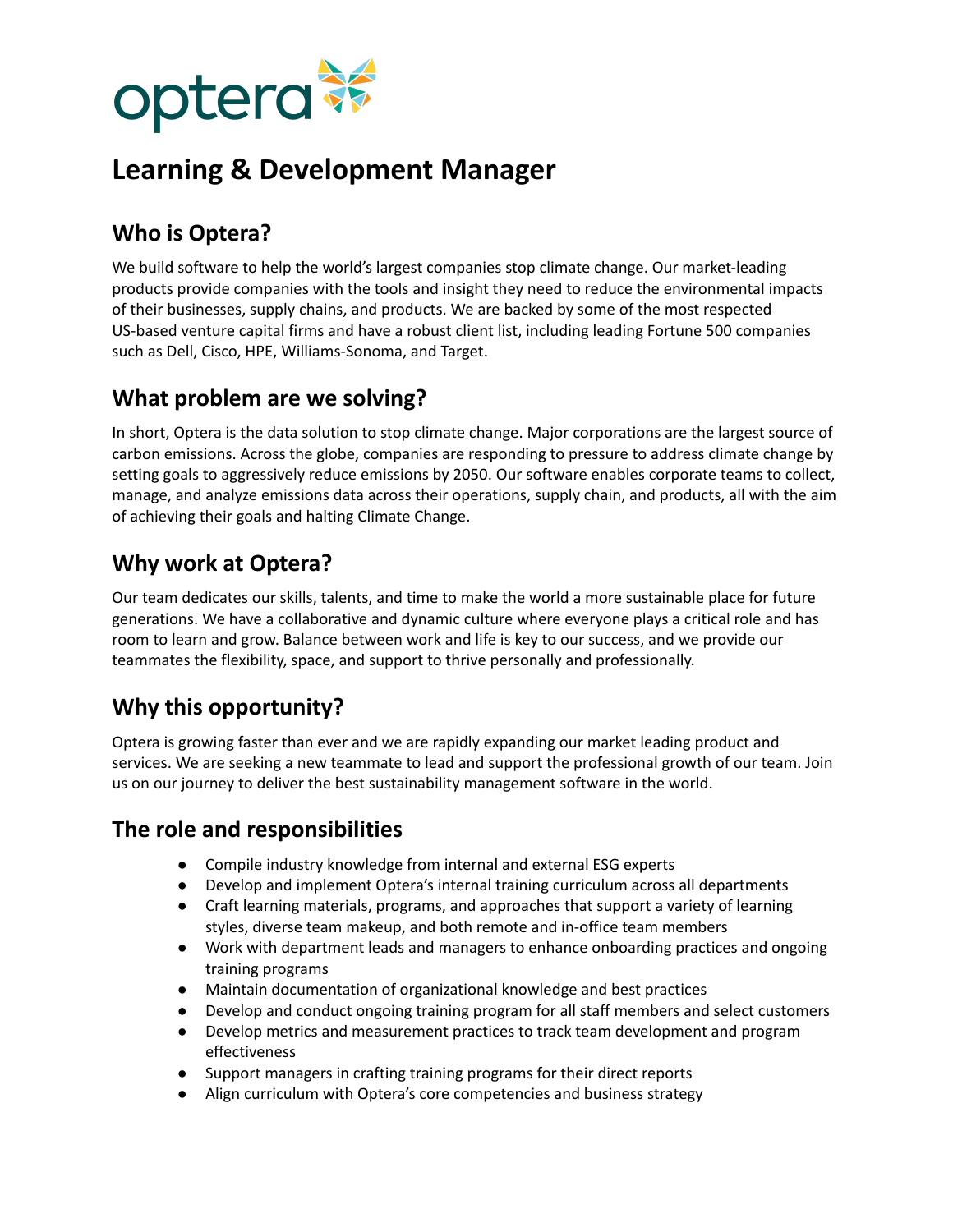#### **Your qualities**

- Passionate about helping others grow, develop, and foster a growth mindset
- Ability to efficiently draw content from subject matter experts and package the content into engaging learning opportunities
- Adept at breaking down complex topics into approachable content and effective lessons
- Proactively finds ways for teams to improve and solves problems
- Collaborative and fosters strong relationships with teammates
- Strong knowledge of learning process and e-learning
- Clear communicator through auditory and visual mediums of delivery
- Interest in sustainability and broader Environment, Social and Governance (ESG) industry

#### **Your experience/qualifications**

- Years of experience leading and facilitating talent, organizational, and/or leadership development for professionals
- Strong knowledge and use of tools/platforms to create and deliver engaging asynchronous learning opportunities
- Ability to lead learning and development in a technical field
- Prior experience working with diverse populations both in-person and virtually

#### **Nice to have**

- Experience with sustainability, ESG and climate/carbon accounting
- Experience in a startup
- Experience delivering software customer training programs
- A Bachelors or Masters Degree in Organizational Development, Education, Human Resources, or related field

## **Commitment to Diversity and Inclusion**

Optera is committed to creating a diverse environment that is safe and welcoming to all. We are proud to be an equal opportunity employer. All qualified applicants will receive consideration for employment without regard to race, color, religion, gender, gender identity or expression, sexual orientation, national origin, genetics, disability, age, or veteran status. We take this very seriously and expect that you do too.

### **Benefits**

- Unrestricted PTO and flexible work schedule
- Every other Friday off
- Health insurance including dental and vision
- Short and Long term Disability Insurance
- 12 weeks maternity/paternity leave (8 weeks paid)
- Wellness budget
- Budget for home/office workstation
- Professional development budget
- 401k with 3% company match and ESG investment options
- Company-wide Bonus program